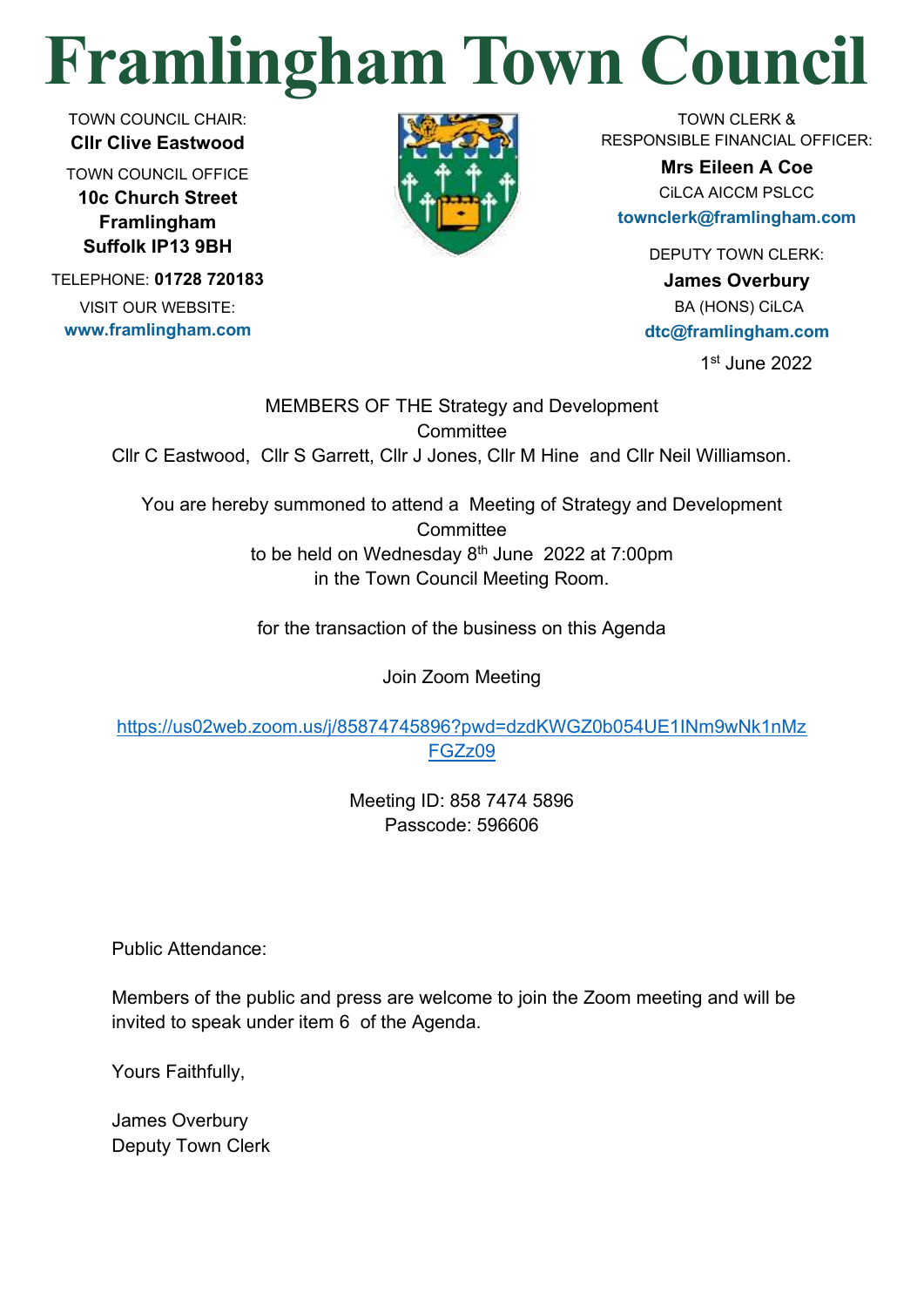## **AGENDA for the Strategy and Development Committee Meeting to be held on Wednesday June 8th 2022 at 7.00pm in The Town Council Meeting Room.**

- 1. APOLOGIES:
- 2. PRESENT:
- 3. IN ATTENDANCE:
- 4. DECLARATIONS OF INTEREST:
- 5. MINUTES OF PREVIOUS MEETING:
- 6. PUBLIC COMMENT:
- 7. Enabling Local organisations

Discussion on FTC role in the economic and social development of community organisations. (See also correspondence item from ESC)

- 8. Applications for Local CIL Funding:
- 8.1 Existing applications

8.1 FAYAP FAYAP Centre internal refurbishments - update

8.2 HOUR Community Expansion of furniture project and Men's Shed - update

- 9. New projects identified for Local CIL funding by Town Council Committees:
- 10. Digital Welcome Pack

11. Framlingham Infrastructure Investment Plan: (Identifying and prioritising infrastructure)

12. Strategic Plan:

12.1 Transport Strategy Group – Update 12.2 12 month review of Strategic Plan

- 13. Accessible viewing platforms for disabled people for the Mere:
- 14. Welcome Back/New Burdens Funding from ESC:
- 15. Correspondence.